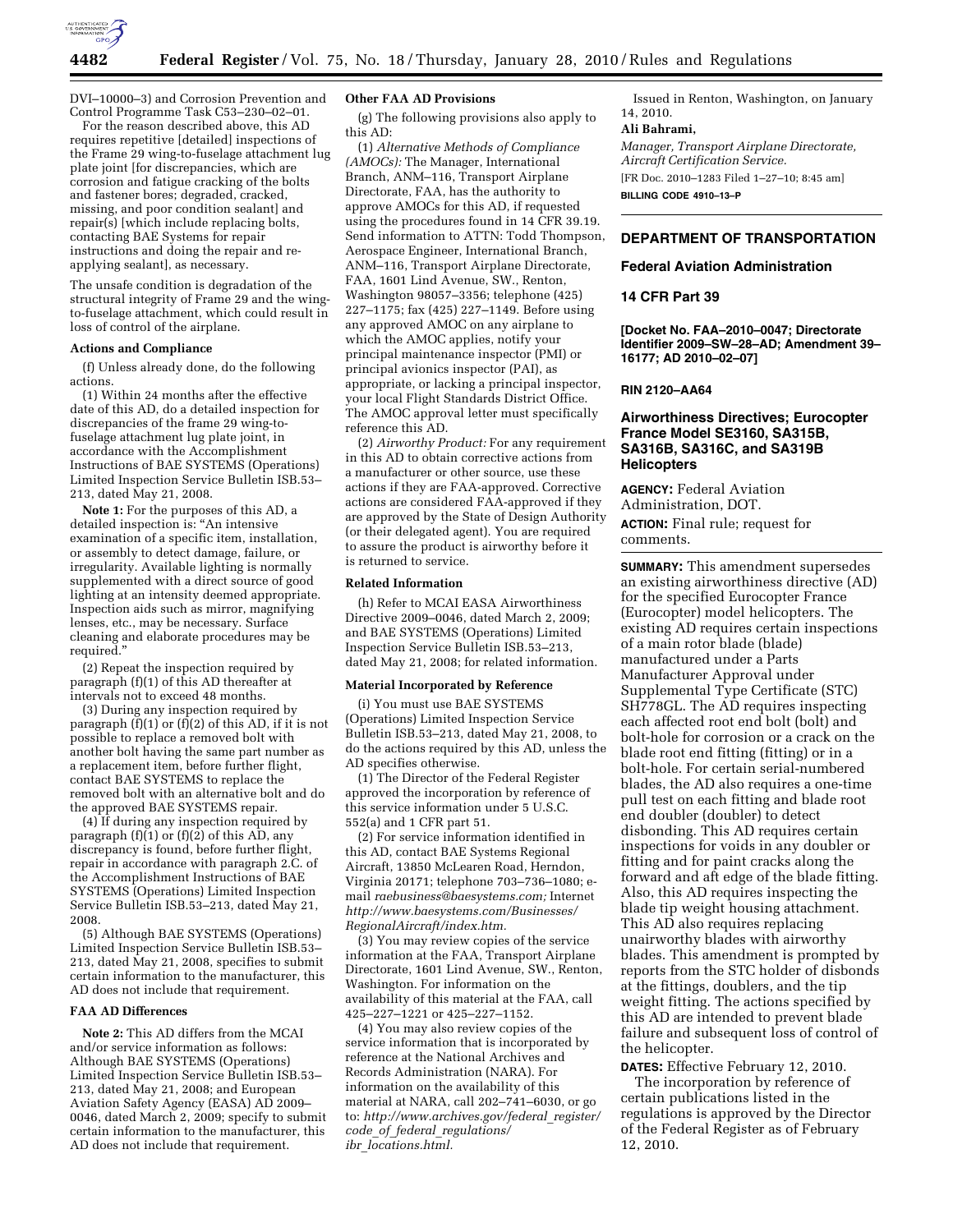Comments for inclusion in the Rules Docket must be received on or before March 29, 2010.

**ADDRESSES:** Use one of the following addresses to submit comments on this AD:

• *Federal eRulemaking Portal:* Go to *http://www.regulations.gov.* Follow the instructions for submitting comments.

• *Fax:* 202–493–2251.

• *Mail:* U.S. Department of Transportation, Docket Operations, M– 30, West Building Ground Floor, Room W12–140, 1200 New Jersey Avenue, SE., Washington, DC 20590.

• *Hand Delivery:* U.S. Department of Transportation, Docket Operations, M– 30, West Building Ground Floor, Room W12–140, 1200 New Jersey Avenue, SE., Washington, DC 20590, between 9 a.m. and 5 p.m., Monday through Friday, except Federal holidays.

You may get the service information identified in this AD from Phlight of Phancy Corp. (PPC), 791 Westport Parkway, Fort Worth, Texas 76177– 4511, telephone 817–491–6755, fax 817–491–6759.

*Examining the Docket:* You may examine the docket that contains the AD, any comments, and other information on the Internet at *http:// www.regulations.gov,* or in person at the Docket Operations office between 9 a.m. and 5 p.m., Monday through Friday, except Federal holidays. The Docket Operations office (telephone (800) 647– 5527) is located in Room W12–140 on the ground floor of the West Building at the street address stated in the **ADDRESSES** section. Comments will be available in the AD docket shortly after receipt.

### **FOR FURTHER INFORMATION CONTACT:**

DOT/FAA Southwest Region, Martin R. Crane, ASW–170, Aviation Safety Engineer, Rotorcraft Directorate, Rotorcraft Certification Office, 2601 Meacham Blvd., Fort Worth, Texas 76137, telephone (817) 222–5170, fax (817) 222–5783.

**SUPPLEMENTARY INFORMATION:** On July 16, 2003, the FAA issued an Emergency AD 2003–15–51. That Emergency AD was published as a final rule on August 28, 2003 (68 FR 51681). The current AD requires certain inspections of a blade manufactured under a PMA issued and based on STC SH778GL. The AD requires inspecting each bolt and bolthole for corrosion or a crack on the fitting or in a bolt-hole on each affected blade. For certain serial-numbered blades, the AD also requires a one-time pull test on each fitting and doubler to detect disbonding. That action was prompted by a report from the blade manufacturer of the discovery of a

cracked blade. In that action, we stated that the cause of the crack remained under investigation. That condition, if not corrected, could result in failure of a blade and subsequent loss of control of the helicopter.

Since issuing that AD, bond failures continue to be found in certain blades produced under a Parts Manufacturer Approval based on STC SH778GL. These bond failures occurred even after the inspections specified by Rotor Trends LLC Service Bulletin (SB) No. 01.03, dated July 9, 2003 (Rotor Trends SB), and required by AD 2003–15–51. Pflight of Phancy Corp. (PPC), the current STC holder, has issued Service Bulletin No. SB L3160–P–001, dated May 20, 2009 (PPC SB), to supersede the Rotor Trends SB. The PPC SB specifies visual and tap inspections of the blade root fittings and doublers. The PPC SB also specifies replacing certain blades that have voids or paint cracks and inspecting the blade tip weight housing on the outboard end of the blade. Finally, the PPC SB specifies removing all affected blades by May 20, 2010, or 500 hours time-in-service (TIS), whichever occurs first. This AD does not require replacing the blades at 500 hours TIS. However, replacing the affected blades with airworthy blades to which this AD does not apply would be terminating action for the requirements of this AD.

Since an unsafe condition has been identified that is likely to exist or develop on other Eurocopter model helicopters of these same type designs, this AD supersedes AD 2003–15–51 to require the following:

• Within 10 hours TIS, inspect each affected blade in the doublers for a void and in the forward and aft edges for a paint crack.

 $\circ$  If you do not find a void or paint crack in the doublers or fitting, and the only void you find is isolated in a .25 inch edge band of any doubler or a fitting, repeat the inspection at intervals not to exceed 30 hours TIS.

 $\circ$  If you find a void in any doubler or either fitting not isolated in a .25 inch band or a paint crack of any length along the forward or aft edge of the fitting at certain blade stations, replace the blade with an airworthy blade before further flight.

• Within 10 hours TIS, tap and visually inspect each affected blade:

 $\circ$  Remove the paint, and coin tap inspect the upper and lower surface of the No. 2 spar to tip weight housing bond for a bond void.

 $\circ$  Using a 10X or higher magnifying glass, visually inspect the No. 1 spar around through pins for hole elongation, a crack in the spar, and pin movement

(pins should be flush with upper and lower spar surfaces). Visually inspect the tip weight housing outboard face for movement relative to the spar (tip weight housing should be flush with the face of No. 1 and 2 spars).

 $\circ$  Measure the thickness of the upper and lower spar by using calipers held against the face of the No. 1 spar in alignment with the through pins.

 $\overline{\circ}$  If you *find* any of the following, replace the blade with an airworthy blade before further flight:

 $\circ$  A void between the No. 2 spar to tip weight housing;

 $\circ$  In the No. 1 spar, either a crack, an elongated through pin hole, movement of a through pin, or a through pin that is not flush with the spar surface;

 $\circ$  Movement of the tip weight housing or a tip weight housing that is not flush with the No. 1 or 2 spar; or

 $\circ$  An upper or lower spar measures less than 0.045 inch.

 $\circ$  If you do not find any of these discrepancies, repeat the inspection at intervals not to exceed 30 hours TIS.

• Replacing an affected blade with an airworthy blade, with a serial number that is not included in the ''Applicability'' section of this AD, constitutes terminating action for the

requirements of this AD. Do the actions by following the

specified portions of the SB described previously.

The short compliance time involved is required because the previously described critical unsafe condition can adversely affect the controllability or structural integrity of the helicopter. Therefore, inspecting each blade within 10 hours TIS, repeating the inspection at intervals not to exceed 30 hours TIS, and replacing the blades as necessary before further flight are very short compliance times, and this AD must be issued immediately.

Since a situation exists that requires the immediate adoption of this regulation, it is found that notice and opportunity for prior public comment hereon are impracticable, and that good cause exists for making this amendment effective in less than 30 days.

The FAA estimates that this AD will affect 30 helicopters. The required actions will take about 3 work hours to inspect a blade and 3 work hours to replace a blade at an average labor rate of \$80 per work hour. Required parts will cost about \$50,000 per blade. There are three blades per helicopter. Based on these figures, we estimate the total cost impact of the AD on U.S. operators to be \$3,588,640, assuming 71 blades are replaced.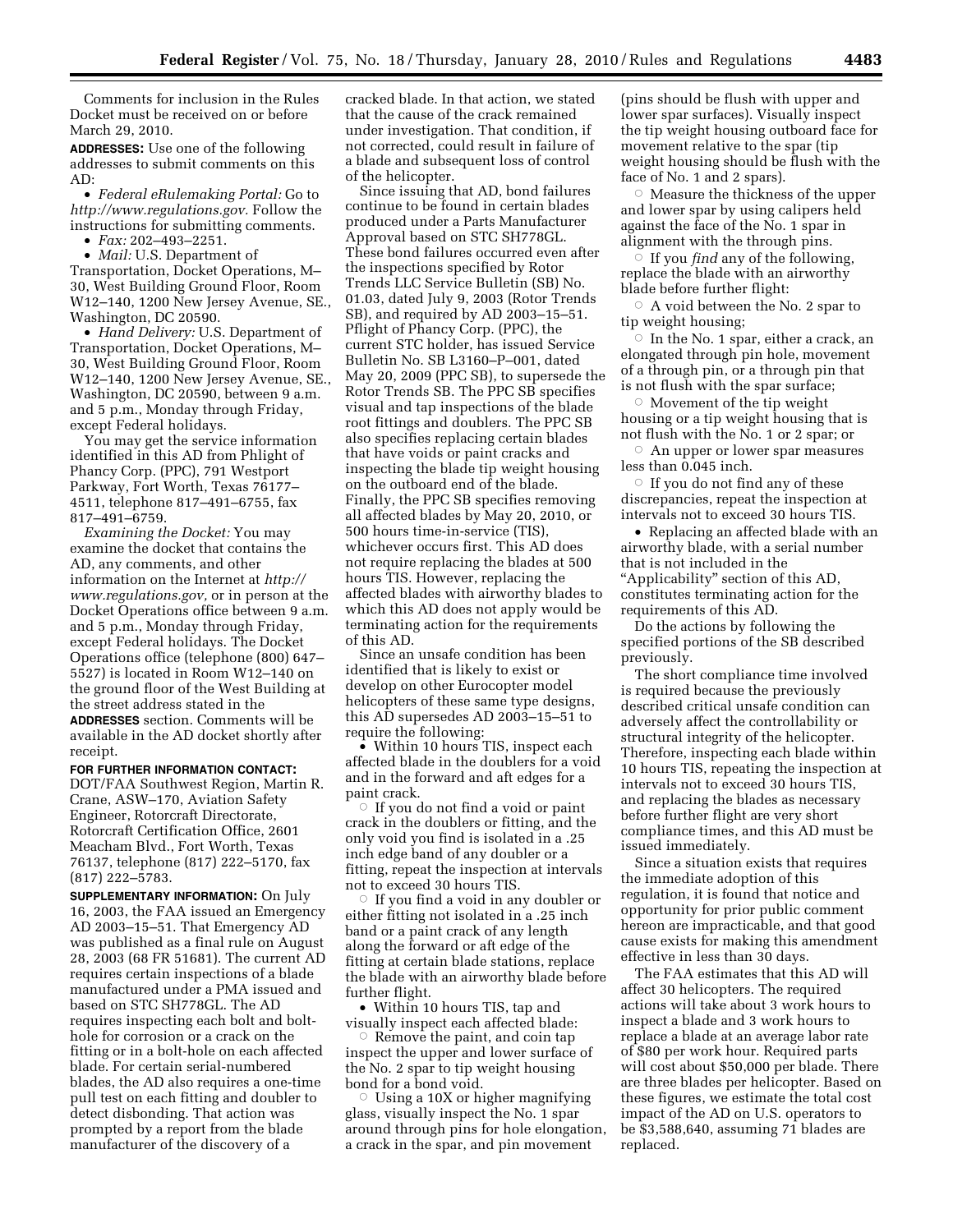#### **Comments Invited**

This AD is a final rule that involves requirements that affect flight safety and was not preceded by notice and an opportunity for public comment; however, we invite you to submit any written data, views, or arguments regarding this AD. Send your comments to an address listed under **ADDRESSES**. Include ''Docket No. FAA–2010–0047; Directorate Identifier 2009–SW–28–AD'' at the beginning of your comments. We specifically invite comments on the overall regulatory, economic, environmental, and energy aspects of the AD. We will consider all comments received by the closing date and may amend the AD in light of those comments.

We will post all comments we receive, without change, to *http:// www.regulations.gov,* including any personal information you provide. We will also post a report summarizing each substantive verbal contact with FAA personnel concerning this AD. Using the search function of our docket Web site, you can find and read the comments to any of our dockets, including the name of the individual who sent the comment. You may review the DOT's complete Privacy Act Statement in the **Federal Register** published on April 11, 2000 (65 FR 19477–78).

#### **Regulatory Findings**

We have determined that this AD will not have federalism implications under Executive Order 13132. This AD will not have a substantial direct effect on the States, on the relationship between the national Government and the States, or on the distribution of power and responsibilities among the various levels of government. For the reasons discussed above, I certify that the regulation:

1. Is not a ''significant regulatory action'' under Executive Order 12866;

2. Is not a ''significant rule'' under the DOT Regulatory Policies and Procedures (44 FR 11034, February 26, 1979); and

3. Will not have a significant economic impact, positive or negative, on a substantial number of small entities under the criteria of the Regulatory Flexibility Act.

We prepared an economic evaluation of the estimated costs to comply with this AD. See the AD docket to examine the economic evaluation.

# **Authority for This Rulemaking**

Title 49 of the United States Code specifies the FAA's authority to issue rules on aviation safety. Subtitle I, section 106, describes the authority of the FAA Administrator. Subtitle VII,

Aviation Programs, describes in more detail the scope of the Agency's authority.

We are issuing this rulemaking under the authority described in subtitle VII, part A, subpart III, section 44701, ''General requirements.'' Under that section, Congress charges the FAA with promoting safe flight of civil aircraft in air commerce by prescribing regulations for practices, methods, and procedures the Administrator finds necessary for safety in air commerce. This regulation is within the scope of that authority because it addresses an unsafe condition that is likely to exist or develop on products identified in this rulemaking action.

# **List of Subjects in 14 CFR Part 39**

Air transportation, Aircraft, Aviation safety, Incorporation by reference, Safety.

# **Adoption of the Amendment**

■ Accordingly, pursuant to the authority delegated to me by the Administrator, the Federal Aviation Administration amends part 39 of the Federal Aviation Regulations (14 CFR part 39) as follows:

# **PART 39—AIRWORTHINESS DIRECTIVES**

■ 1. The authority citation for part 39 continues to read as follows:

**Authority:** 49 U.S.C. 106(g), 40113, 44701.

#### **§ 39.13 [Amended]**

■ 2. Section 39.13 is amended by removing Amendment 39–13276 (68 FR 51681, dated August 28, 2003), and by adding a new airworthiness directive (AD), Amendment 39–16177, to read as follows:

#### **2010–02–07 Eurocopter France:**

Amendment 39–16177. Docket No. FAA–2010–0047; Directorate Identifier 2009–SW–28–AD. Supersedes AD 2003– 15–51, Amendment 39–13276, Docket No. 2003–SW–34–AD.

#### **Applicability:**

Eurocopter France Model SE3160, SA315B, SA316B, SA316C, and SA319B helicopters, with main rotor blade (blade) part number L3160–100–01, serial number (S/N) 600 through 671 (except those identified with both ''SB L3160–P–001A'' and ''SB L3160–P– 001B'' next to the blade data plate), produced under a Parts Manufacturer Approval based on Supplemental Type Certificate SH778GL, installed, certificated in any category.

### **Compliance:**

Required as indicated.

To prevent failure of a blade and subsequent loss of control of the helicopter, do the following:

(a) Within 10 hours time-in-service (TIS), unless accomplished previously, tap and

visually inspect each blade, S/N 600 through 666, 668 through 669, and 671 (except those identified with ''SB L3160–P–001A'' next to the blade data plate) in the root doublers for a void and in the forward and aft edges for a paint crack in the areas depicted in Figure 1 of Phlight of Phancy Corp. Service Bulletin No. SB L3160–P–001, dated May 20, 2009 (SB), and by following the Accomplishment Instructions, Part A, paragraph 2.a. through 2.e., of the SB.

(1) If there is no void or paint crack in the root doublers or fitting, and the only void you find is isolated in the .25 inch edge band of a doubler or a fitting as depicted in Figure 1 of the SB, repeat the inspection at intervals not to exceed 30 hours TIS.

(2) If you find a void in any doubler or any root fitting not isolated to the .25 inch band as depicted in Figure 1 of the SB or a paint crack of any length along the forward or aft edge of a root fitting between Blade Stations 35.02 and 42.52, replace the blade with an airworthy blade before further flight.

(b) Within 10 hours TIS, unless accomplished previously, inspect each blade, S/N 600 through 671 (except those identified with "SB L3160-P-001B" next to the blade data plate), in the areas depicted in Figures 2 and 3 and by following the Accomplishment Instructions, Part B, of the SB as follows:

(1) Remove the paint and coin tap inspect the upper and lower surface of the No. 2 spar to tip weight housing bond as depicted in Figure 2 of the SB for a bond void. Conduct the inspection by following the Accomplishment Instructions, Part B, paragraphs 2.a. through 2.e. of the SB.

 $(2)$  Using a 10X or higher magnifying glass, visually inspect the No. 1 spar around the through pins for hole elongation, a crack in the spar, and pin movement (pins should be flush with upper and lower spar surfaces). Visually inspect the tip weight housing outboard face for evidence of movement relative to the spar (tip weight housing should be flush with the face of No. 1 and 2 spars).

(3) Measure the thickness of the upper and lower spar by using calipers held against the face of the No. 1 spar in alignment with the through pins as depicted in Figure 3 of the SB.

(4) If you *find* any of the following, replace the blade with an airworthy blade before further flight:

(i) A void between the No. 2 spar and tip weight housing;

(ii) In the No. 1 spar, either a crack, an elongated through pinhole, movement of a through pin, or a through pin that is not flush with the spar surface;

(iii) Movement of the tip weight housing or a tip weight housing that is not flush with the No. 1 and No. 2 spar; or

(iv) An upper or lower spar with thickness less than 0.045 inch.

(5) If you *do not find* any of the discrepancies identified in paragraph (b)(4)(i) through (b)(4)(iv) of this AD, repeat the inspections required by paragraph (b) of this AD at intervals not to exceed 30 hours TIS.

(c) Replacing an affected blade with an airworthy blade with a serial number that is not included in the ''Applicability'' section of